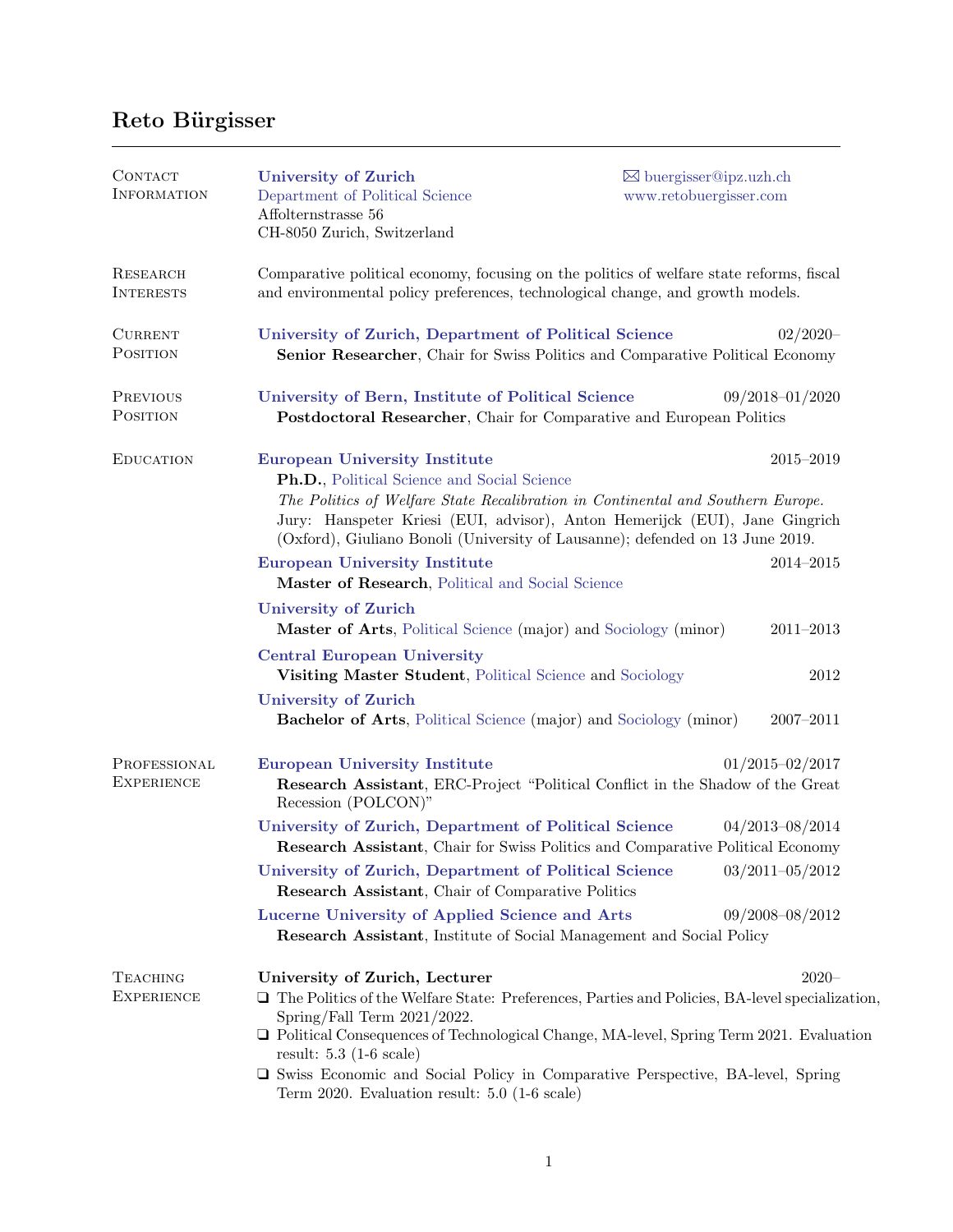❑ Political Consequences of Technological Change, MA-level, Spring Term 2020. Evaluation result: 5.7 (1-6 scale)

## University of Bern, Lecturer 2018–2020

- ❑ Causes and Consequences of the Economic Crisis in Southern Europe, BA-level, Fall Term 2019. Evaluation result: 10.6 (1-11 scale).
	- \* Excellence in Teaching Award, Faculty of Business, Economics and Social Science.
- ❑ States and Markets: Introduction to Comparative Political Economy, BA-level, Spring Term 2019. Evaluation result: 5.7 (1-6 scale).

\* Excellence in Teaching Award, Faculty of Business, Economics and Social Science.

❑ Causes and Consequences of the Economic Crisis in Southern Europe, BA-level, Fall Term 2018. Evaluation result: 5.3 (1-6 scale).

## European University Institute, Lecturer and TA 2015

- ❑ Introduction to Quantitative Methods, PhD-level (with Fabrizio Bernardi).
- ❑ Catch-up Course in Data Analysis and Stata, PhD-level refresher seminar.

## University of Zurich, TA 2013–2014

- ❑ Advanced Course in Comparative Politics, BA-level (with Dominic Hoeglinger.)
- $\Box$  Advanced Course in Swiss Politics, BA-level (with Silja Häusermann).
- PUBLICATIONS Bremer, Björn and Reto Bürgisser. 2022. [Public Opinion on Welfare State Recalibration](https://doi.org/10.1017/psrm.2021.78) [in Times of Austerity: Evidence from Survey Experiments.](https://doi.org/10.1017/psrm.2021.78) Political Science Research and Methods. Online First.

Bremer, Björn and Reto Bürgisser. 2022. [Do Citizens Care About Government Debt?](https://doi.org/10.1111/1475-6765.12505) [Evidence from Survey Experiments on Budgetary Priorities.](https://doi.org/10.1111/1475-6765.12505) European Journal of Political Research. Online First.

Ares, Macarena, Reto Bürgisser and Silja Häusermann. 2021. [Attitudinal Polarization](https://doi.org/10.1080/17457289.2021.1924736) [Towards the Redistributive Role of the State in the Wake of the COVID-19 Crisis.](https://doi.org/10.1080/17457289.2021.1924736) Journal of Elections, Public Opinion and Parties 31(S1), 41–55.

Armingeon, Klaus and Reto Bürgisser. 2021. [Trade-Offs Between Redistribution](https://doi.org/10.1080/13501763.2020.1749715) [and Environmental Protection: The Role of Information, Ideology, and Self-Interest.](https://doi.org/10.1080/13501763.2020.1749715) Journal of European Public Policy 28(4), 489–509.

Bürgisser, Reto and Thomas Kurer. 2021. [Insider-Outsider Representation and Social](https://doi.org/10.1093/ser/mwz040) [Democratic Labor Market Policy.](https://doi.org/10.1093/ser/mwz040) Socio-Economic Review. 19(3), 1065–1094.

Bürgisser, Reto. Forthcoming. The Partisan Politics of Family and Labor Market Policy Reforms in Southern Europe. In: Garritzmann, Julian, Silja Häusermann, Bruno Palier (eds.): The World Politics of Social Investment (Volume II): The Politics of Varying Social Investment Strategies. Oxford: Oxford University Press.

Bürgisser, Reto and Silja Häusermann. Forthcoming. Familienpolitik in der Schweiz, in Handbuch Schweizer Politik. Zurich: NZZ Verlag.

UNDER REVIEW Blessing or Curse? The Rise of Tourism-Led Growth in Europe's Southern Periphery (with Donato di Carlo)

Ongoing Work The Politics of Welfare State Recalibration in Continental and Southern Europe, Book Manuscript.

> Tourism as a Developmental Growth Strategy in the Global South (with Donato di Carlo)

Social Policy Responses to Technological Change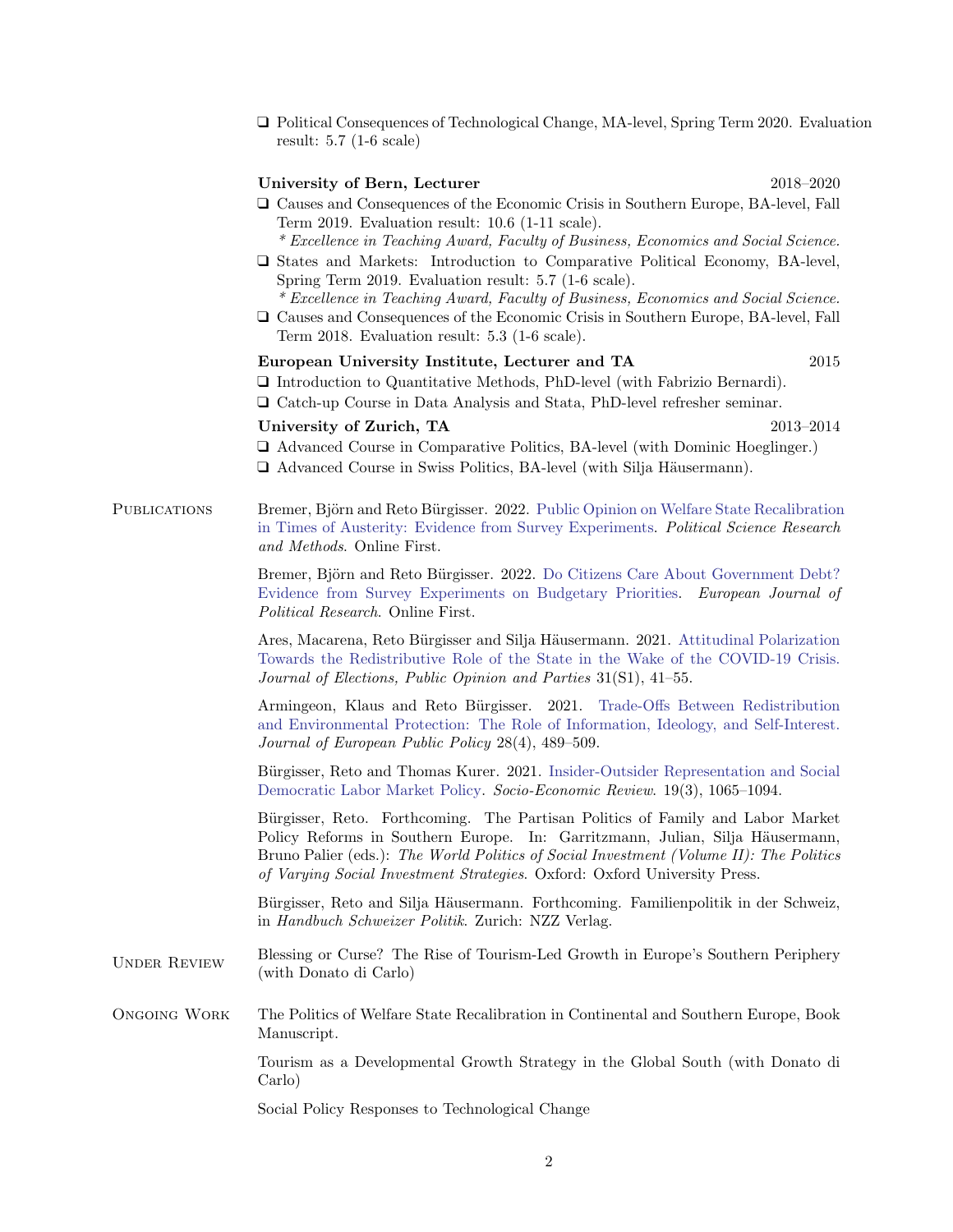|                                         | Social Democracy, Intra-Party Class Heterogeneity, and Labor Market Reforms                                                                                                                                                                                                                                                                                                                                                                                                                                                                                                                                                                                                                                                                                                                                                                                                                                                                                                                                                                                                                                                                                                                                                                                                                                                                                                                                                                                                           |  |  |  |
|-----------------------------------------|---------------------------------------------------------------------------------------------------------------------------------------------------------------------------------------------------------------------------------------------------------------------------------------------------------------------------------------------------------------------------------------------------------------------------------------------------------------------------------------------------------------------------------------------------------------------------------------------------------------------------------------------------------------------------------------------------------------------------------------------------------------------------------------------------------------------------------------------------------------------------------------------------------------------------------------------------------------------------------------------------------------------------------------------------------------------------------------------------------------------------------------------------------------------------------------------------------------------------------------------------------------------------------------------------------------------------------------------------------------------------------------------------------------------------------------------------------------------------------------|--|--|--|
|                                         | Is the Low Tax Doctrine Rooted in Public Opinion? Evidence from a Survey Experiment<br>in Four European Countries (with Björn Bremer).                                                                                                                                                                                                                                                                                                                                                                                                                                                                                                                                                                                                                                                                                                                                                                                                                                                                                                                                                                                                                                                                                                                                                                                                                                                                                                                                                |  |  |  |
|                                         | Class Constituencies of Liberalizing and De-liberalizing Social Democratic Parties in<br>Government (with Klaus Armingeon)                                                                                                                                                                                                                                                                                                                                                                                                                                                                                                                                                                                                                                                                                                                                                                                                                                                                                                                                                                                                                                                                                                                                                                                                                                                                                                                                                            |  |  |  |
|                                         | Green Taxes: Does Information, Party Cues, and Compensation Increase Popular<br>Support? (with Isabelle Stadelmann-Steffen and Klaus Armingeon)                                                                                                                                                                                                                                                                                                                                                                                                                                                                                                                                                                                                                                                                                                                                                                                                                                                                                                                                                                                                                                                                                                                                                                                                                                                                                                                                       |  |  |  |
| <b>BOOK REVIEWS</b>                     | Bürgisser, Reto. 2021. Dualisation of Part-Time Work: The Development of Labour<br>Market Insiders and Outsiders. Journal of Social Policy 50(2), 447-448.                                                                                                                                                                                                                                                                                                                                                                                                                                                                                                                                                                                                                                                                                                                                                                                                                                                                                                                                                                                                                                                                                                                                                                                                                                                                                                                            |  |  |  |
|                                         | Bürgisser, Reto. 2017. The Impact of Cleavages on Swiss Voting Behaviour: A Modern<br>Research Approach. Swiss Political Science Review, 67(6).                                                                                                                                                                                                                                                                                                                                                                                                                                                                                                                                                                                                                                                                                                                                                                                                                                                                                                                                                                                                                                                                                                                                                                                                                                                                                                                                       |  |  |  |
| <b>REPORTS</b>                          | Bürgisser, Reto, Thomas Kurer, Thomas Milic, Denise Traber and Thomas Widmer.<br>2014. Analyse der Abstimmungen vom 18. Mai 2014. Zurich: University of Zurich.                                                                                                                                                                                                                                                                                                                                                                                                                                                                                                                                                                                                                                                                                                                                                                                                                                                                                                                                                                                                                                                                                                                                                                                                                                                                                                                       |  |  |  |
| HONORS AND<br><b>AWARDS</b>             | Excellence in Teaching Award, Faculty of Business, Economics and Social Sciences,<br>University of Bern, Fall Term 2019.                                                                                                                                                                                                                                                                                                                                                                                                                                                                                                                                                                                                                                                                                                                                                                                                                                                                                                                                                                                                                                                                                                                                                                                                                                                                                                                                                              |  |  |  |
|                                         | Excellence in Teaching Award, Faculty of Business, Economics and Social Sciences,<br>University of Bern, Spring Term 2019.                                                                                                                                                                                                                                                                                                                                                                                                                                                                                                                                                                                                                                                                                                                                                                                                                                                                                                                                                                                                                                                                                                                                                                                                                                                                                                                                                            |  |  |  |
|                                         | Selected as Thesis of the Month by the European University Institute for a high-quality<br>thesis that is of interest to a wider public.                                                                                                                                                                                                                                                                                                                                                                                                                                                                                                                                                                                                                                                                                                                                                                                                                                                                                                                                                                                                                                                                                                                                                                                                                                                                                                                                              |  |  |  |
|                                         | Doctoral Scholarship of the Swiss State Secretariat for Education, Research and Innovation<br>(SBFI) for the European University Institute (EUI), 2014-2018.                                                                                                                                                                                                                                                                                                                                                                                                                                                                                                                                                                                                                                                                                                                                                                                                                                                                                                                                                                                                                                                                                                                                                                                                                                                                                                                          |  |  |  |
| <b>PRESENTATIONS</b>                    | $\,2021$<br>Conference of Europeanists (CES), Virtual, June 21-25.<br>Swiss Political Science Association Conference, Lucerne, February 3-4.<br>2020<br>2019<br>APSA Annual Meeting, Washington, DC, Aug 29 - Sep 1<br>Conference of Europeanists (CES), Madrid, June 20-22.<br>2019<br>Swiss Political Science Association Conference, Zurich, February 14-16<br>2019<br>2018<br>ECPR General Conference, Hamburg, August 22-25.<br>Graduate Network in Political Economy Conference, Florence, July 1-4.<br>2018<br>Experimental and Behavioral Social Sciences (IMEBESS), Florence, May 3-5.<br>2018<br>2018<br>MPSA Annual Meeting, Chicago, April 5-8.<br>2018<br>Conference of Europeanists (CES), Chicago, March 28-30.<br>2018<br>Swiss Political Science Association Conference, Geneva, February 5-6<br>2017<br>ECPR General Conference, Oslo, September 6-9.<br>$2017\,$<br>Conference of Europeanists (CES), Glasgow, July 12-14.<br>$2017\,$<br>World Politics of Social Investment Conference, Paris, March 9-11.<br>2016<br>Swiss Political Science Association Conference, Basel, January 21-22.<br>$\,2015$<br>EDAC-ESPAnet Summer School, Leuven, September 14-18.<br>$\,2015$<br>ESPAnet 2015 General Conference, Odense, September 2-5.<br>2015<br>European Campus of Excellence, Bremen, July 1-10.<br>2014<br>5th ECPR Graduate Student Conference, Innsbruck, July 2-5.<br>2014<br>Assessing the Social Investment Strategy Conference, Lausanne, April 10-12. |  |  |  |
| <b>ACTIVITIES AND</b><br><b>SERVICE</b> | Co-Organizer, Zurich Political Economy Seminar Series (Z-PESS), ETH Zurich and<br>University of Zurich $(01/2021$ –ongoing)                                                                                                                                                                                                                                                                                                                                                                                                                                                                                                                                                                                                                                                                                                                                                                                                                                                                                                                                                                                                                                                                                                                                                                                                                                                                                                                                                           |  |  |  |